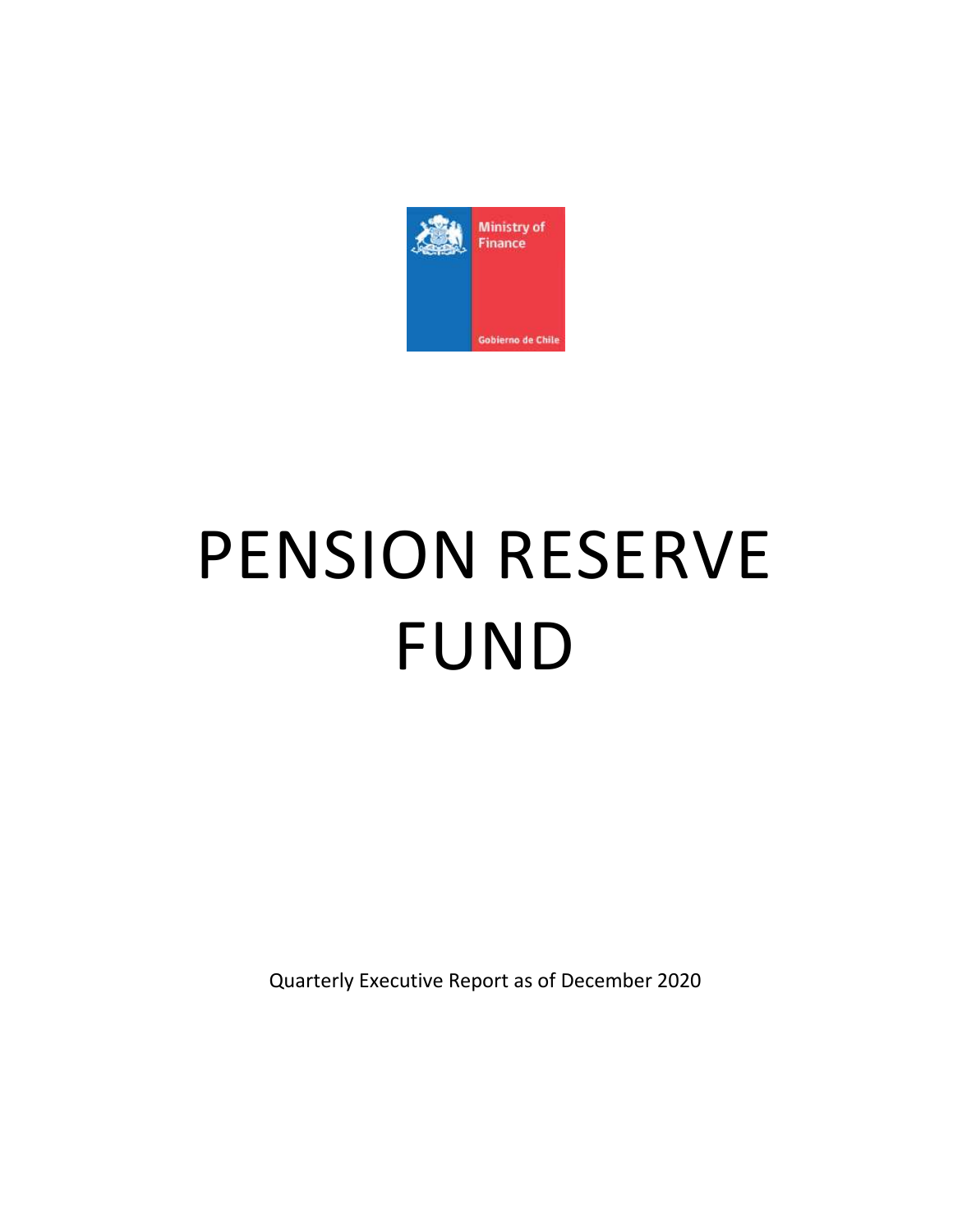## **EXECUTIVE SUMMARY**

**Fourth Quarter 2020**



Source: Ministry of Finance, based on information provided by JPMorgan.

## **Long term portfolio composition**

(72.4% of total fund)

 $\overline{a}$ 



**Short term portfolio composition**

(27.6% of total fund)



Source: Ministry of Finance, based on information provided by JPMorgan.

 $1$  Returns reported in this document correspond to the Time Weighted Rate of Return (TWR), unless otherwise stated. Returns for periods greater than one year are annualized. For periods of less than one year, the return corresponds to the change during the period. Net returns reported are net of management fees.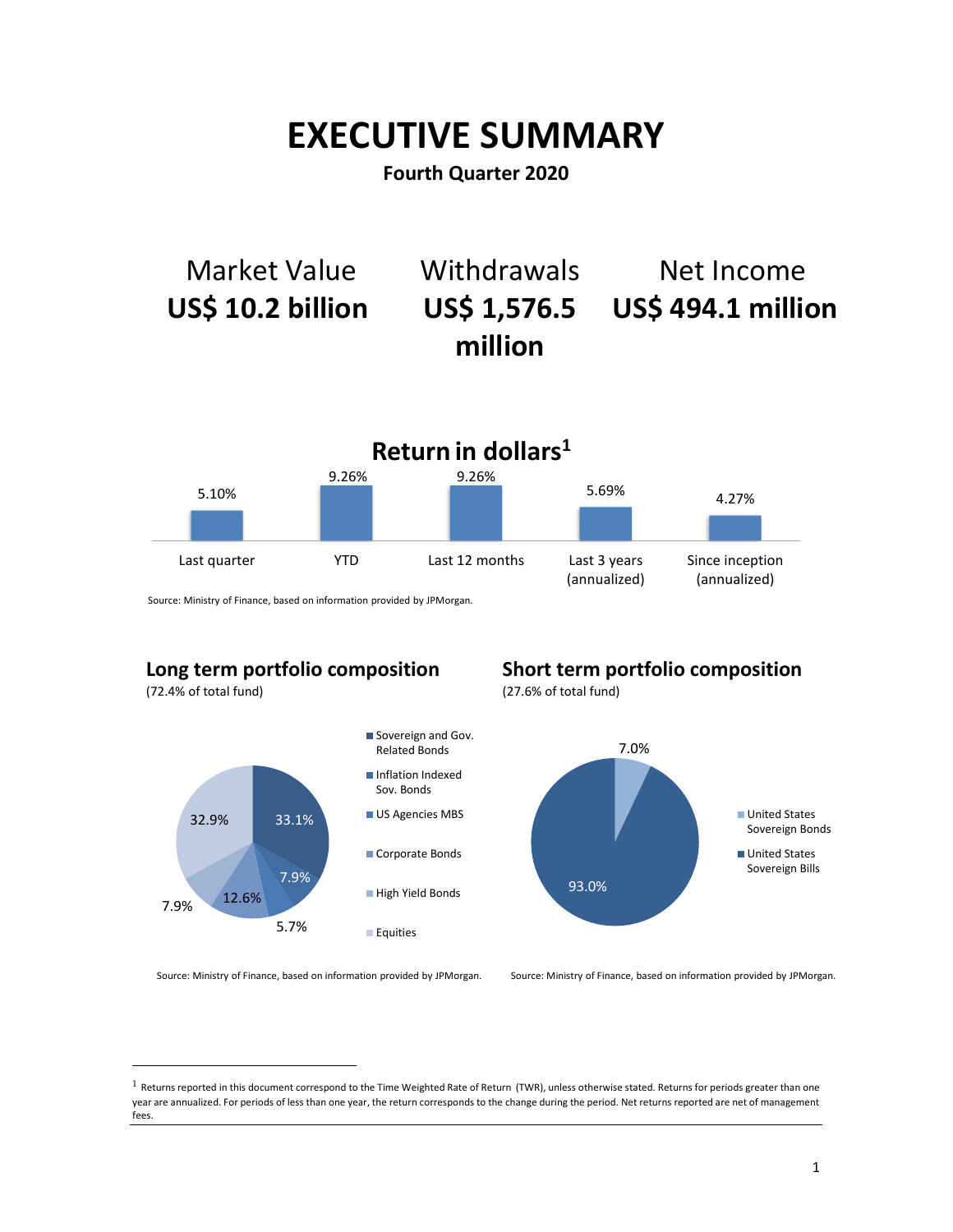## **I. Market Value of the Fund**

## **Table 1**: **Quarterly change in market value**

(millions of dollars)

| <b>Changes in Market Value</b>      |                | 2020           |                |            | <b>Since</b>             |
|-------------------------------------|----------------|----------------|----------------|------------|--------------------------|
| (US\$ million)                      | Q <sub>1</sub> | Q <sub>2</sub> | Q <sub>3</sub> | Q4         | Inception <sup>(a)</sup> |
| <b>Starting Market Value</b>        | 10,812.1       | 9,922.5        | 10,786.6       | 11,239.2   | 0.0                      |
| Contributions                       | 0.0            | 0.0            | 0.0            | 0.0        | 9,477.1                  |
| Withdrawals                         | 0.0            | 0.0            | 0.0            | $-1,576.5$ | $-2,992.0$               |
| <b>Accrued Interest</b>             | 62.6           | 61.9           | 59.4           | 36.5       | 2,135.7                  |
| Capital Gains (Losses)              | $-950.6$       | 804.2          | 395.2          | 460.5      | 1,582.0                  |
| Admin., Custody and Other Costs (b) | $-1.6$         | $-2.1$         | $-1.9$         | $-2.9$     | $-46.0$                  |
| <b>Final Market Value</b>           | 9.922.5        | 10.786,6       | 11.239.2       | 10.156.8   | 10.156.8                 |

(a) The PRF was stablished with an initial contribution of US\$ 604.5 million on December 28, 2006. Also, US\$ 0.09 million were contributed corresponding to the accrued interest experienced in 2006.

(b) It includes costs associated with consultants and others.

Source: Ministry of Finance, based on information provided by JPMorgan.

### **Figure 1: PRF market value development**

(millions of dollars)

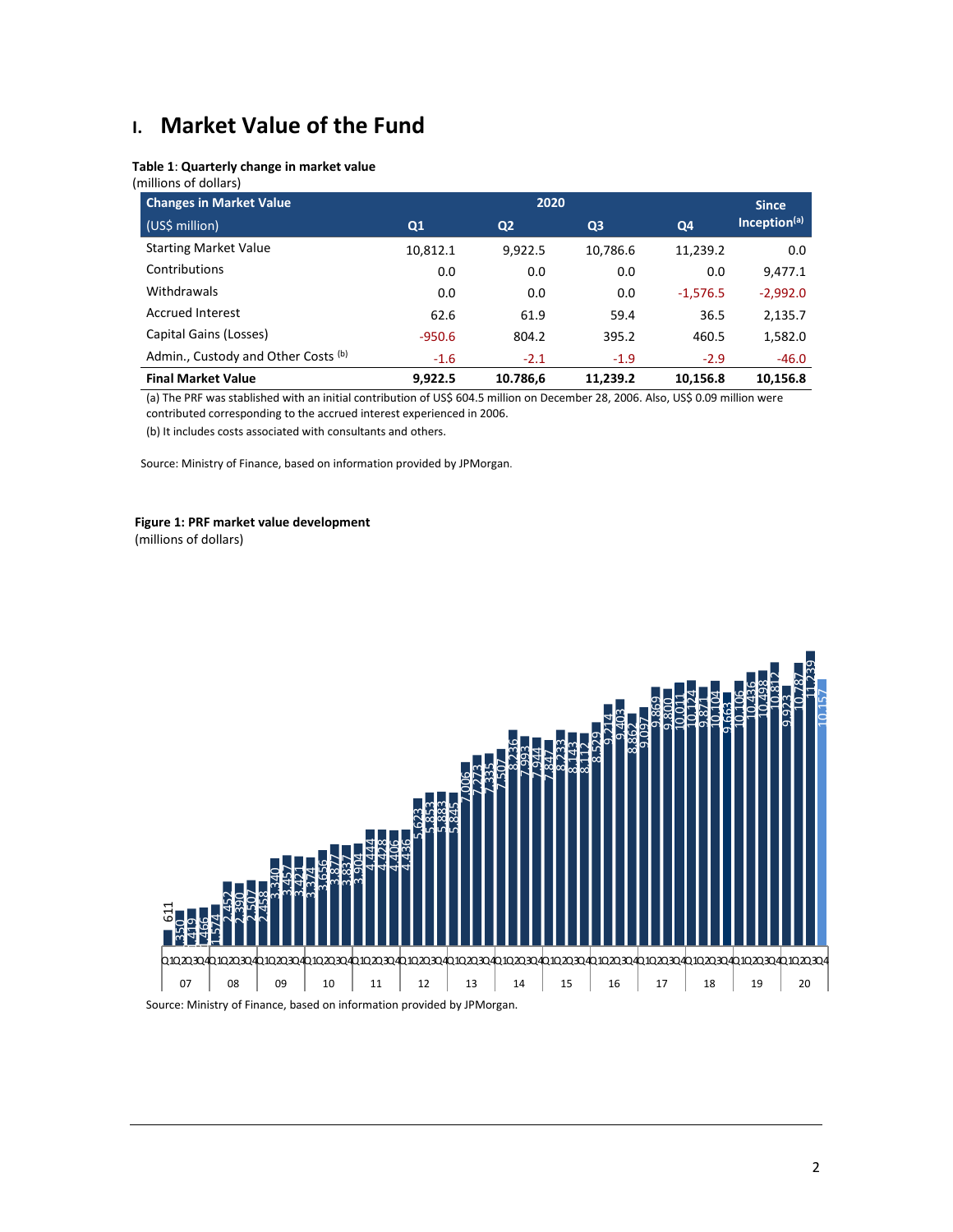## **II. Returns**

#### **Table 2**: **Performance by asset class<sup>2</sup>**

(percent)

| Returns <sup>(a)</sup>                 | Last<br>3 months | <b>YTD</b>               | Last<br>12 months | Last 3 years<br>(annualized) | <b>Since</b><br><b>Inception</b><br>(annualized) <sup>(b)</sup> |
|----------------------------------------|------------------|--------------------------|-------------------|------------------------------|-----------------------------------------------------------------|
| Sovereign and Government Related Bonds | 3.32%            | 10.23%                   | 10.23%            | 5.09%                        | 1.91%                                                           |
| Inflation Indexed Sov. Bonds           | 4.93%            | 12.68%                   | 12.68%            | 5.27%                        | 3.64%                                                           |
| US Agencies MBS                        | 0.31%            | 4.04%                    | 4.04%             |                              | 5.10%                                                           |
| Corporate Bonds                        | 4.22%            | 10.29%                   | 10.29%            | 5.82%                        | 4.32%                                                           |
| High Yield Bonds                       | 7.38%            | 6.85%                    | 6.85%             |                              | 7.77%                                                           |
| Equities                               | 14.43%           | 15.06%                   | 15.06%            | 9.88%                        | 11.00%                                                          |
| Long Term Total                        | 7.12%            | 11.36%                   | 11.36%            | 6.36%                        | 4.41%                                                           |
| Sovereign Bills and Bonds              | 0.03%            | $\overline{a}$           |                   |                              | 0.03%                                                           |
| <b>Short Term Total</b>                | 0.03%            | $\overline{\phantom{a}}$ |                   |                              | 0.03%                                                           |
| Total (USD)                            | 5.10%            | 9.26%                    | 9.26%             | 5.69%                        | 4.27%                                                           |
| Exchange rate (CLP)                    | $-9.33%$         | $-4.48%$                 | $-4.48%$          | 4.95%                        | 2.03%                                                           |
| Return in CLP(c)                       | $-4.71%$         | 4.36%                    | 4.36%             | 10.92%                       | 6.38%                                                           |

(a) Time Weighted Return (it is calculated as the growth rate of the funds that were invested throughout the period).

(b) Since inception returns for Sovereign and Government Related Bonds, Inflation Indexed Sovereign Bonds, Corporate Bonds and Equities are calculated since December 31th 2011. Since inception returns for US Agencies MBS and High Yield bonds are calculated since January 22th, 2019. Since inception returns for the short term portfolio are calculated since October 1st, 2020. Total Portfolio returns in USD and returns in CLP are calculated since March 31, 2007.

(c) Returns in CLP corresponds to the sum of the percentage change of the exchange rate CLP/USD and the return in USD.

Source: Ministry of Finance, based on information provided by JPMorgan.

#### **Figure 2: Quarterly returns in dollars (TWR)**

(percent)

 $\overline{a}$ 



 $2$  Returns for periods of more than one year are compound annualized rates while those for less than a year correspond to the change as seen in the stated period. To meet high standards of transparency and provide a better assessment of the gains or losses on investments, the Ministry of Finance discloses the fund's return in different time horizons and currencies. With respect to the time horizon, it is important to note that, in keeping with the medium-and long term investment policy, the return assessment should focus on that period, disregarding fluctuations that may occur monthly or quarterly. With regard to returns expressed in different currencies, the return in US dollars allows for an assessment which is more in line with the investment policy given that the fund's resources are wholly invested abroad and in foreign currencies. The return in Chilean pesos is also disclosed. This return reflects changes in the pesodollar exchange rate and, therefore, may experience greater fluctuations. Finally, as with any investment, returns obtained in the past do not guarantee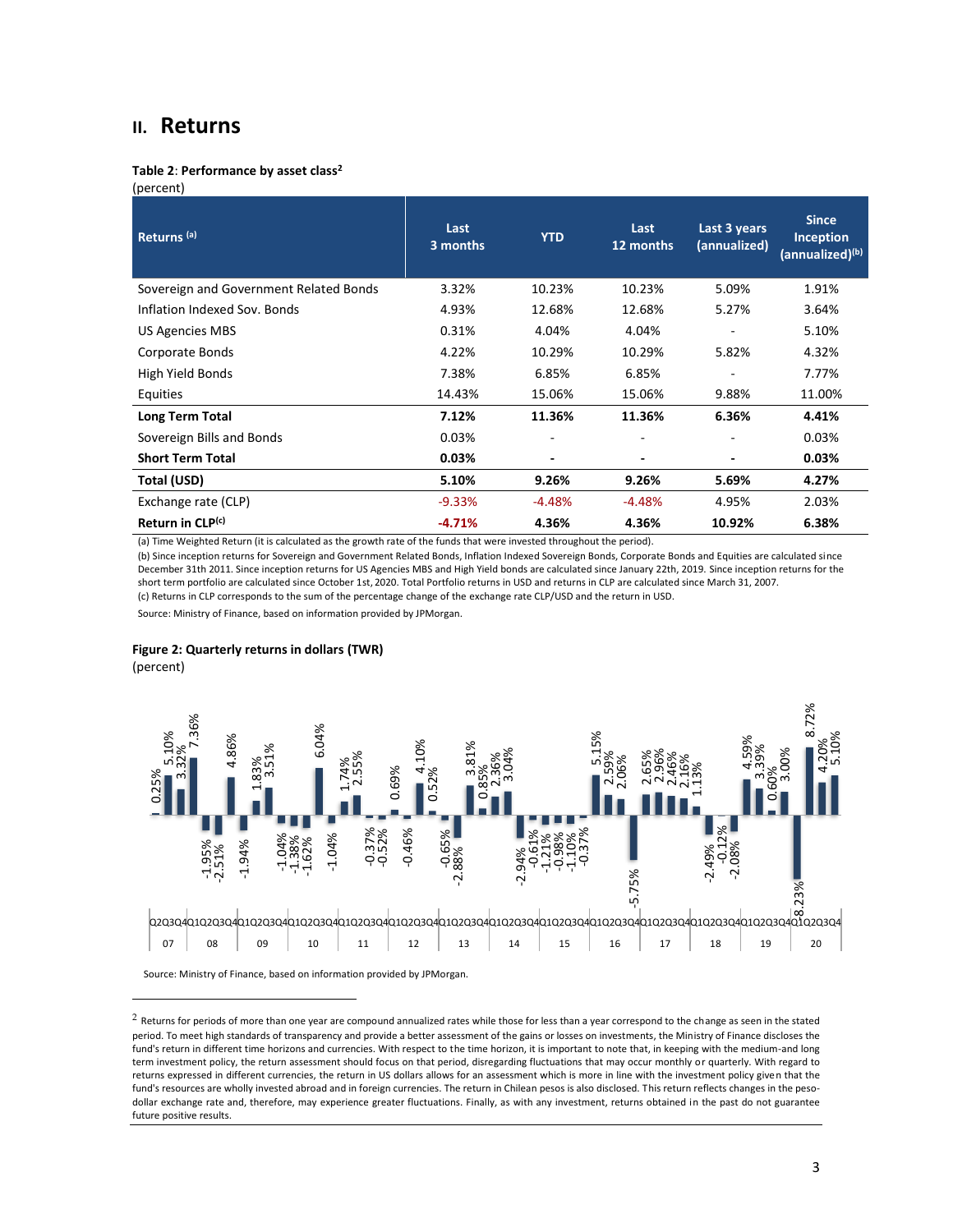## **Table 3**: **Excess returns**

| (basis points)                         |                  |            |                   |                              |                                                          |
|----------------------------------------|------------------|------------|-------------------|------------------------------|----------------------------------------------------------|
| <b>Asset Class</b>                     | Last<br>3 months | <b>YTD</b> | Last<br>12 months | Last 3 years<br>(annualized) | <b>Since</b><br>Inception<br>(annualized)<br>$(a)$ $(b)$ |
| Sovereign and Government Related Bonds | $-13$            | 62         | 62                | 29                           | $-2$                                                     |
| Inflation Indexed Sov. Bonds           | 5                | 1          |                   | $-2$                         | 16                                                       |
| <b>US Agencies MBS</b>                 | 6                | 17         | 17                |                              | $-3$                                                     |
| Corporate Bonds                        | -5               | $-7$       | $-7$              | -6                           | $-26$                                                    |
| High Yield Bonds                       | $-28$            | $-18$      | $-18$             |                              | $-30$                                                    |
| Equities                               | $-35$            | $-178$     | $-178$            | $-79$                        | $-58$                                                    |
| Long Term Portfolio                    | $-14$            | $-110$     | $-110$            | $-35$                        | $-29$                                                    |
| <b>Short Term Portfolio</b>            | 0                | ٠          | -                 | ٠                            | $\mathbf 0$                                              |
| <b>Total Portfolio</b>                 | $-14$            | $-109$     | $-109$            | $-35$                        | -29                                                      |

(a) Since inception excess returns are negatively affected by the new investment policy implementation during first quarter 2012.

(b) Since Inception excess return are calculated from December 31, 2011 for Sovereign and Gov. Related Bonds, Inflation Indexed Sov. Bonds, Corporate Bonds and Equities. Since Inception excess return is calculated from January 22, 2019 for US Agencies MBS and High Yield Bonds. Since inception excess return is calculated from October 1st, 2020 for the short term portfolio. Total portfolio return is calculated since March 31, 2007.

Source: Ministry of Finance, based on information provided by JPMorgan.

## **Figure 3: Internal rate of return in dollars (IRR)** (percent)

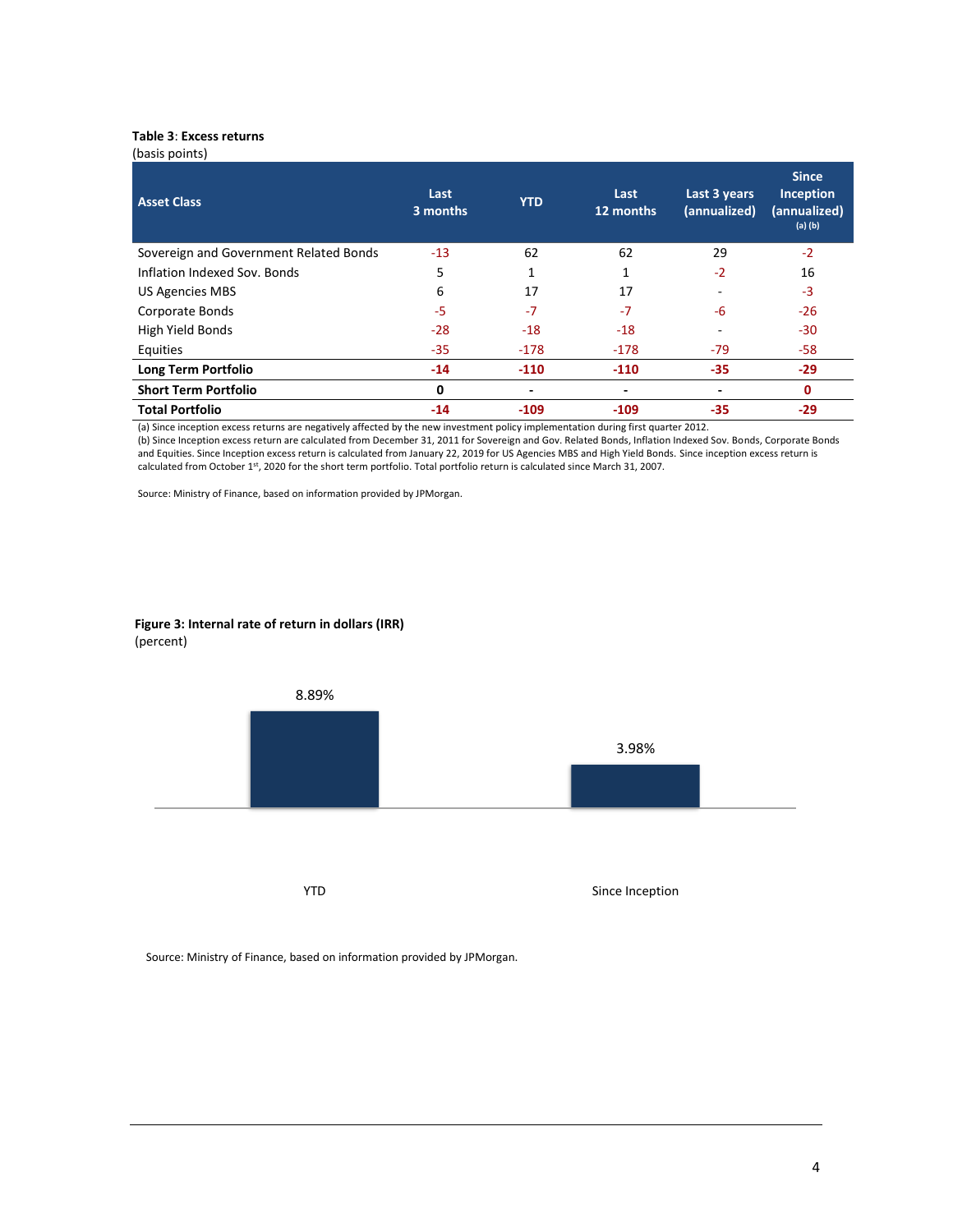## **III. Long Term Invesment Portfolio (LTIP)**

## **III.1. Total portfolio**

#### **Figure 4: Investment by asset class**

(percent of LTIP)



#### **Figure 5: Investment by currency** (percent of LTIP)

52.8 51.2 17.8 17.9 9.3 9.4 6.5 6.6  $CNY = \frac{3.3}{3.4}$  $CAD = \frac{2.5}{2.5}$ AUD  $\frac{1.5}{1.4}$  $HKD = \frac{1}{1.2}$  $KRW = 1.1$  $CHF = 1.0$ 0.5 0.4 SEK Others  $\frac{1}{3.8}$ USD EUR JPY GBP Q4 2020 Benchmark

Source: Ministry of Finance, based on information provided by JPMorgan.

Source: Ministry of Finance, based on information provided by JPMorgan.

## **Figure 6: Investments by country**



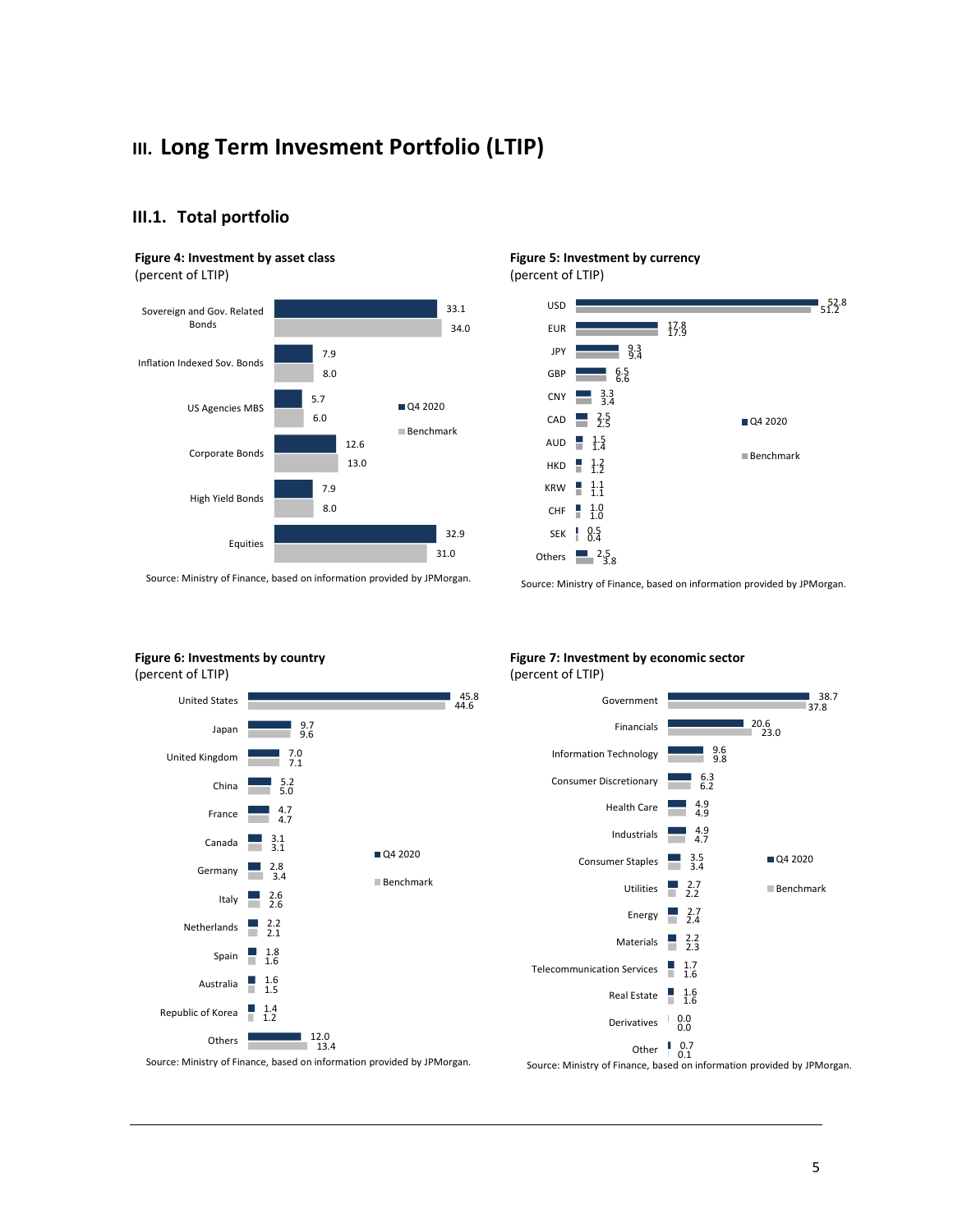## **III.2. Fixed-Income portfolio**





(1) Includes cash and cash equivalents.



Source: Ministry of Finance, based on information provided by JPMorgan.

## **Table 4**: **Portfolio by issuer credit rating**

(percent of the LTIP fixed-income portfolio)

|               | Sovereign and<br>Government<br><b>Related Bonds</b> | <b>Inflation</b><br><b>Indexed Sov.</b><br><b>Bonds</b> | <b>US Agencies</b><br><b>MBS</b> | Corporate<br><b>Bonds</b> | <b>High Yield</b><br><b>Bonds</b> | <b>Total Fixed</b><br><b>Income</b> |
|---------------|-----------------------------------------------------|---------------------------------------------------------|----------------------------------|---------------------------|-----------------------------------|-------------------------------------|
| AAA           | 15.4%                                               | 5.0%                                                    | 8.5%                             | 0.1%                      | 0.0%                              | 28.9%                               |
| $AA+ / AA-$   | 8.7%                                                | 5.4%                                                    | 0.0%                             | 1.1%                      | 0.0%                              | 15.2%                               |
| $A+ / A-$     | 19.9%                                               | 0.4%                                                    | 0.0%                             | 7.0%                      | 0.0%                              | 27.3%                               |
| $BBB+ / BBB-$ | 5.0%                                                | 1.0%                                                    | 0.0%                             | 10.0%                     | 0.0%                              | 16.1%                               |
| $BB+ / BB-$   | 0.1%                                                | $0.0\%$                                                 | 0.0%                             | 0.2%                      | 5.7%                              | 6.0%                                |
| $B+ / B-$     | 0.1%                                                | $0.0\%$                                                 | 0.0%                             | 0.0%                      | 4.2%                              | 4.2%                                |
| CCC+ or below | $0.0\%$                                             | 0.0%                                                    | 0.0%                             | 0.0%                      | 1.3%                              | 1.3%                                |
| Others $(1)$  | 0.1%                                                | $0.0\%$                                                 | $0.0\%$                          | 0.4%                      | 0.4%                              | 1.0%                                |
| <b>Total</b>  | 49.3%                                               | 11.7%                                                   | 8.5%                             | 18.8%                     | 11.7%                             | 100.0%                              |

(1) It includes cash, cash equivalents and unliquitated transactions. Also, in the case of High Yield Bonds, it includes bonds with rating over BB+.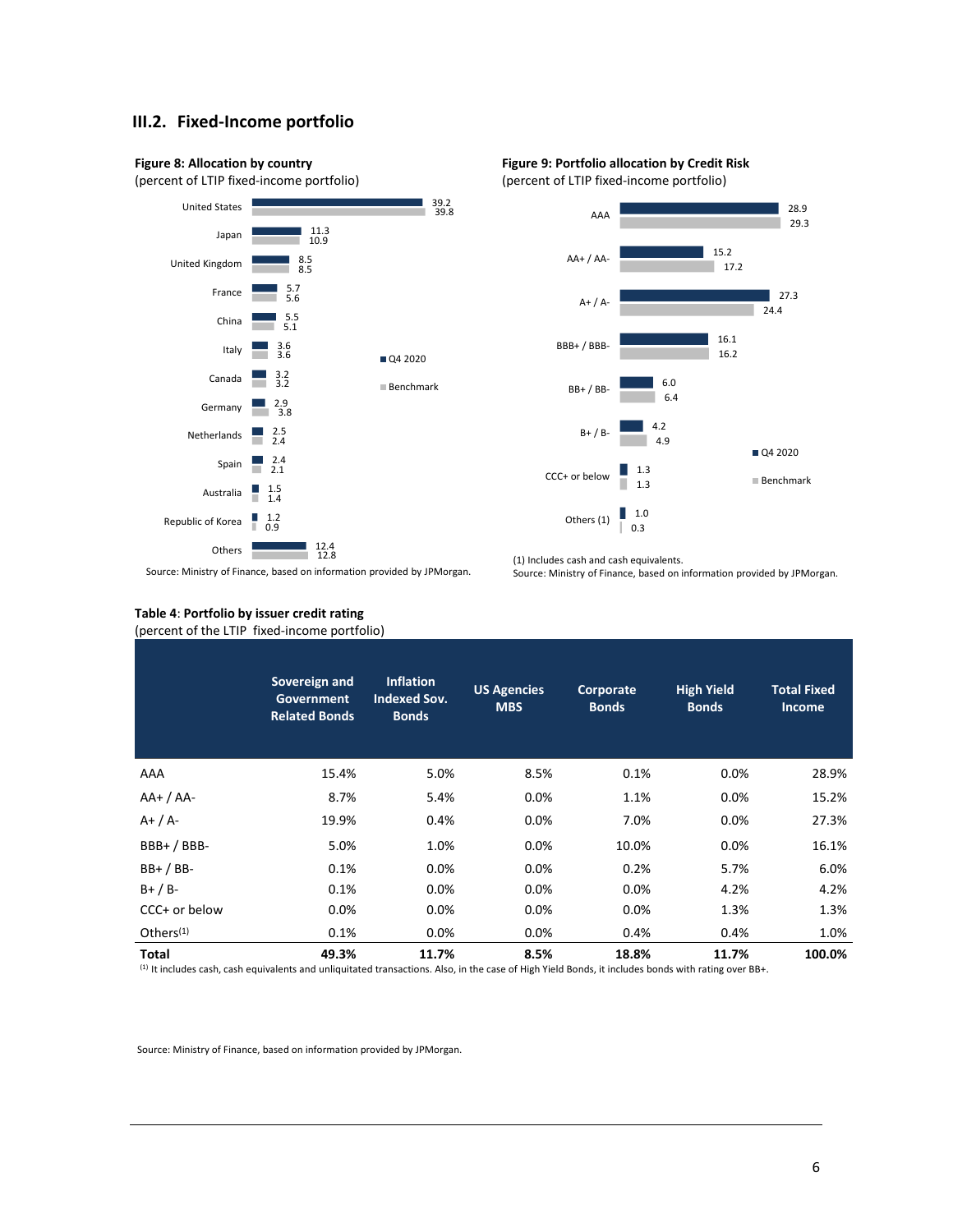## **Figure 10: Largest exposures to sovereign and Gov. Related bonds**

(millions of dollars)



**Figure 11: Largest exposures to corporate bonds** (millions of dollars)



Source: Ministry of Finance, based on information provided by JPMorgan. .

#### **Figure 12: Largest exposures to high yield bonds** (millions of dollars)



Source: Ministry of Finance, based on information provided by JPMorgan

## **Figure 13: Largest exposures to US Agencies MBS**  (millions of dollars)



Source: Ministry of Finance, based on information provided by JPMorgan.

Source: Ministry of Finance, based on information provided by JPMorgan (1) Includes cash, cash equivalend and payables.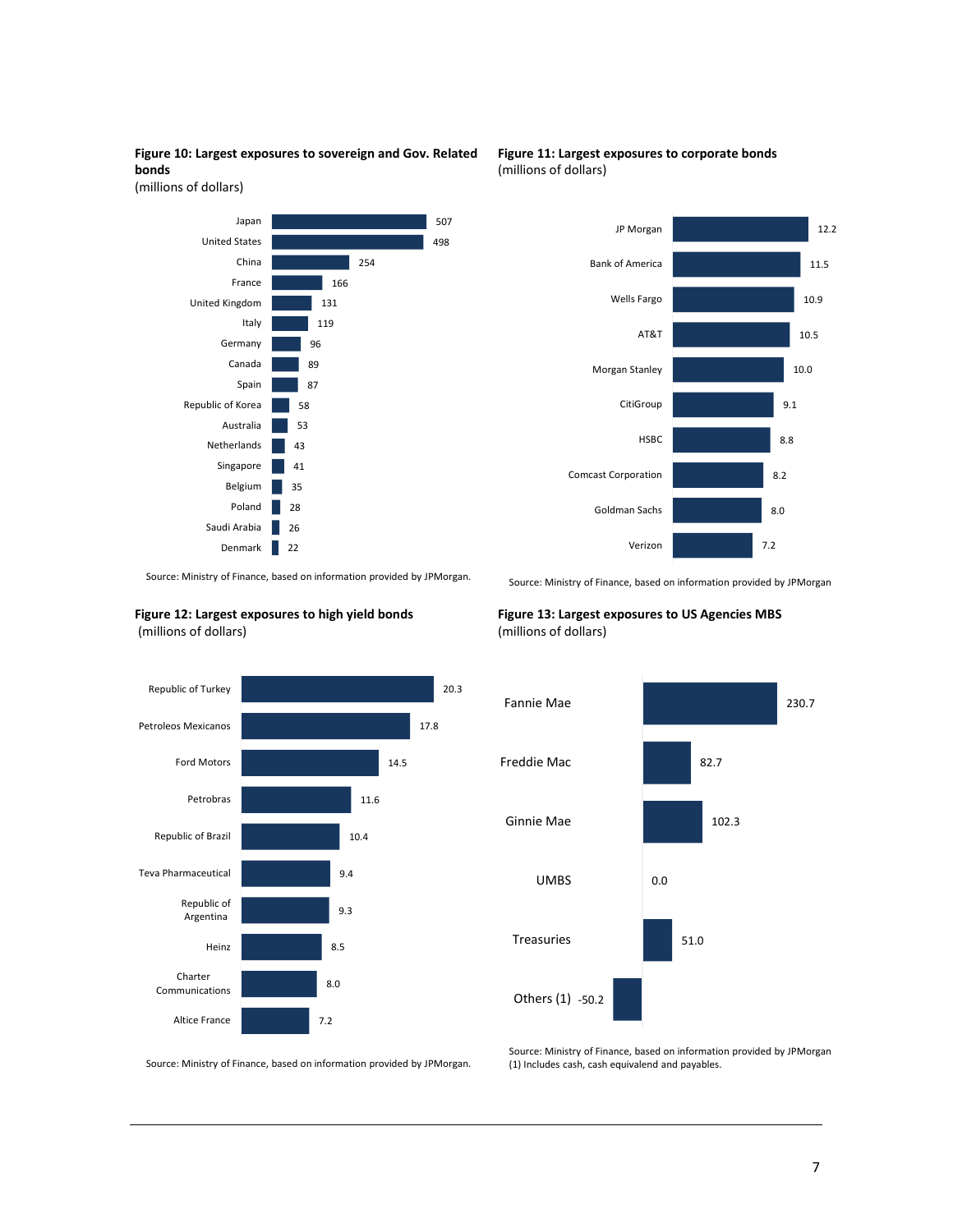### **Figure 14: Duration** (years)



Source: Ministry of Finance, based on information provided by JPMorgan.

## **III.3. Equities**

**Figure 15: Allocation by country**



**Figure 16: Allocation by economic sector** (percent of equity portfolio)

Source: Ministry of Finance, based on information provded by JPMorgan.

Source: Ministry of Finance, based on information provided by JPMorgan

26.3

Q4 2020 Benchmark

28.0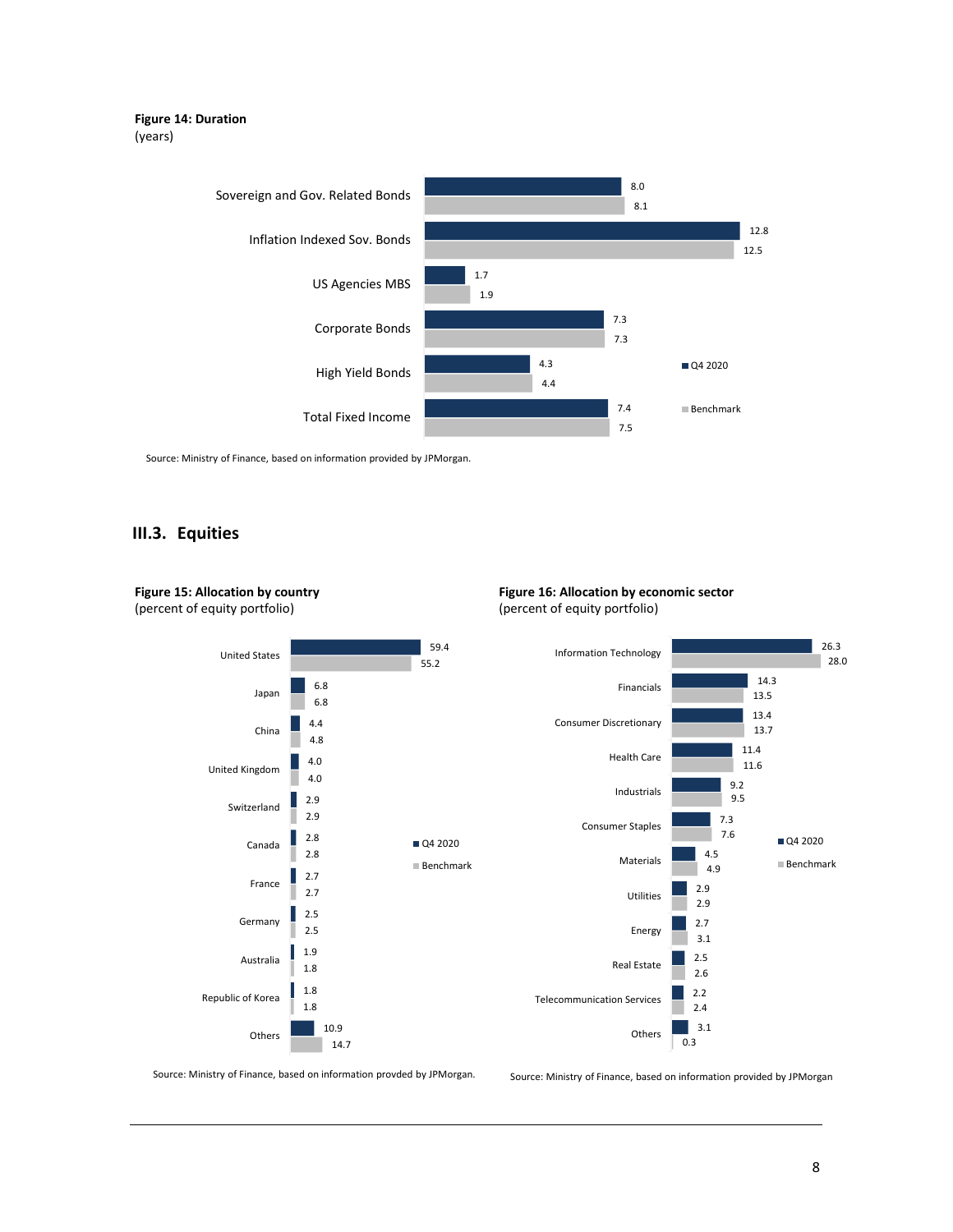#### **Figure 17: Largest equities investments**

(millions of dollars)



Source: Ministry of Finance, based on information provided by JPMorgan

## **IV. Short Term Investment Portfolio (STIP)**



**Table 5**: **Portfolio by issuer credit rating**

(percentage of STIP)

| <b>Short term</b> | <b>Sovereign Bills</b> | <b>Sovereign Bonds</b> | <b>Total</b> |
|-------------------|------------------------|------------------------|--------------|
| AAA               | 93%                    | 7%                     | 100%         |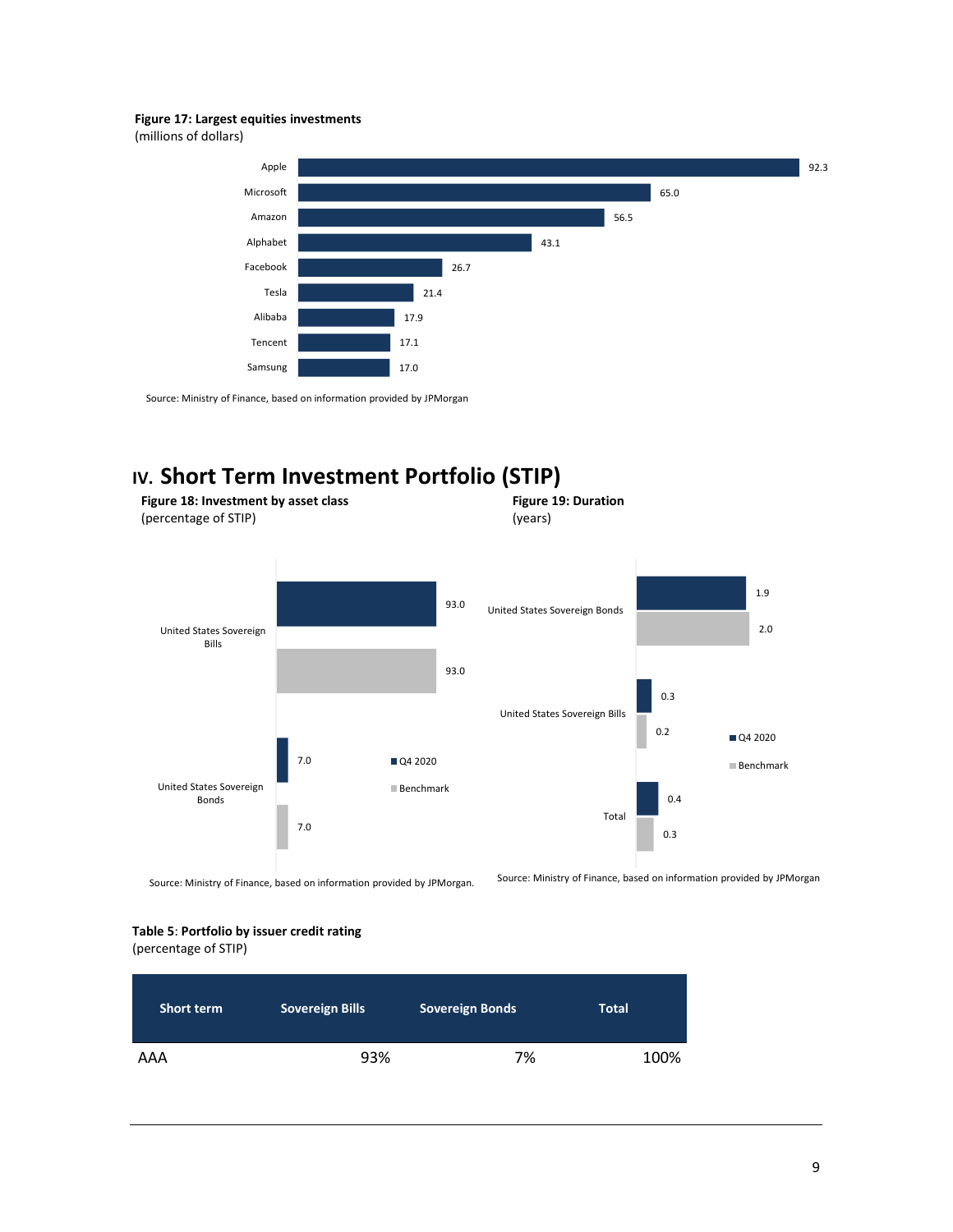## **V. Other indicators**

An indicator commonly used for monitoring the market risk of the portfolio is the return volatility. In the quarter, the standard deviation of returns of the PRF was 7.28%<sup>3</sup>. The tracking error ex-post, an indicator used to measure the degree of how close the portfolio tracks the return of benchmark, was 36 basis points<sup>4</sup> at the quarter end.

#### **Table 5**: **Standard deviation and tracking error ex-post**

|                                       | Q4 2020 |
|---------------------------------------|---------|
| <b>Standard Deviation</b>             | 7.28%   |
| Tracking error ex-post (basis points) | 36      |

Source: Ministry of Finance, based on information provided by JPMorgan

## **VI. Securities Lending Income and Administration Cost**

The cost associated with the management of the fund by those responsible for the investment<sup>5</sup> was US\$2,104,750 during the quarter, while expenses associated with the custody service<sup>6</sup> were US\$802,861, and the cost associated to others<sup>7</sup>, that includes the payment to external advisory services were US\$527. Meanwhile, the securities lending program generated revenues of US\$153,940 during the same period (see table 6).

| Table 6: Other flows in the quarter (in dollars) |              |           |
|--------------------------------------------------|--------------|-----------|
|                                                  |              | Q4 2020   |
| Outflow                                          |              |           |
| Administration                                   |              | 2,104,750 |
| Custody                                          |              | 802,861   |
| Others                                           |              | 527       |
|                                                  | <b>Total</b> | 2,908,138 |
| <b>Inflows</b>                                   |              |           |
| Security Lending                                 |              | 153,940   |
| Others                                           |              | 0         |
|                                                  | <b>Total</b> | 153,940   |

Source: Ministry of Finance, based on information provided by JPMorgan and the Central Bank of Chile

 $\overline{a}$ 

<sup>&</sup>lt;sup>3</sup> Standard deviation of annualized monthly returns of the past three years.

<sup>4</sup> Standard deviation of annualized monthly excess returns of the portfolio against the benchmark in the past three years.

<sup>5</sup> The Central Bank of Chile is responsible for the investment of the sovereign fixed-income portfolio (42% of the fund) and for the US Agencies MBS portfolio (6% of the fund). In the case of the last, the administration is delegated to BNP Paribas and Western Asset Management. The investment of the equities portfolio (31%) is responsibility of Mellon Capital Management Corporation and UBS Asset Management (UBS), while the investment of the corporate bonds portfolio (13%) is responsibility of Credit Suisse and UBS, and the investment of the High Yield portfolio (8%) is responsibility of Nomura Asset Management and BlackRock Institutional Trust Company. The entities responsible for investing portfolios of equities were selected in 2011 in the case of Mellon and in 2020 in the case of UBS, and the corporate bond portfolio managers were selected at the end of 2020, while the entities responsible for investing portfolios of US Agencies MBS and High Yield bonds were selected at the beginning of 2019.

 $6$  The custodian bank is J.P. Morgan.

<sup>7</sup> Refers to audit expenses and overdrafts fees.